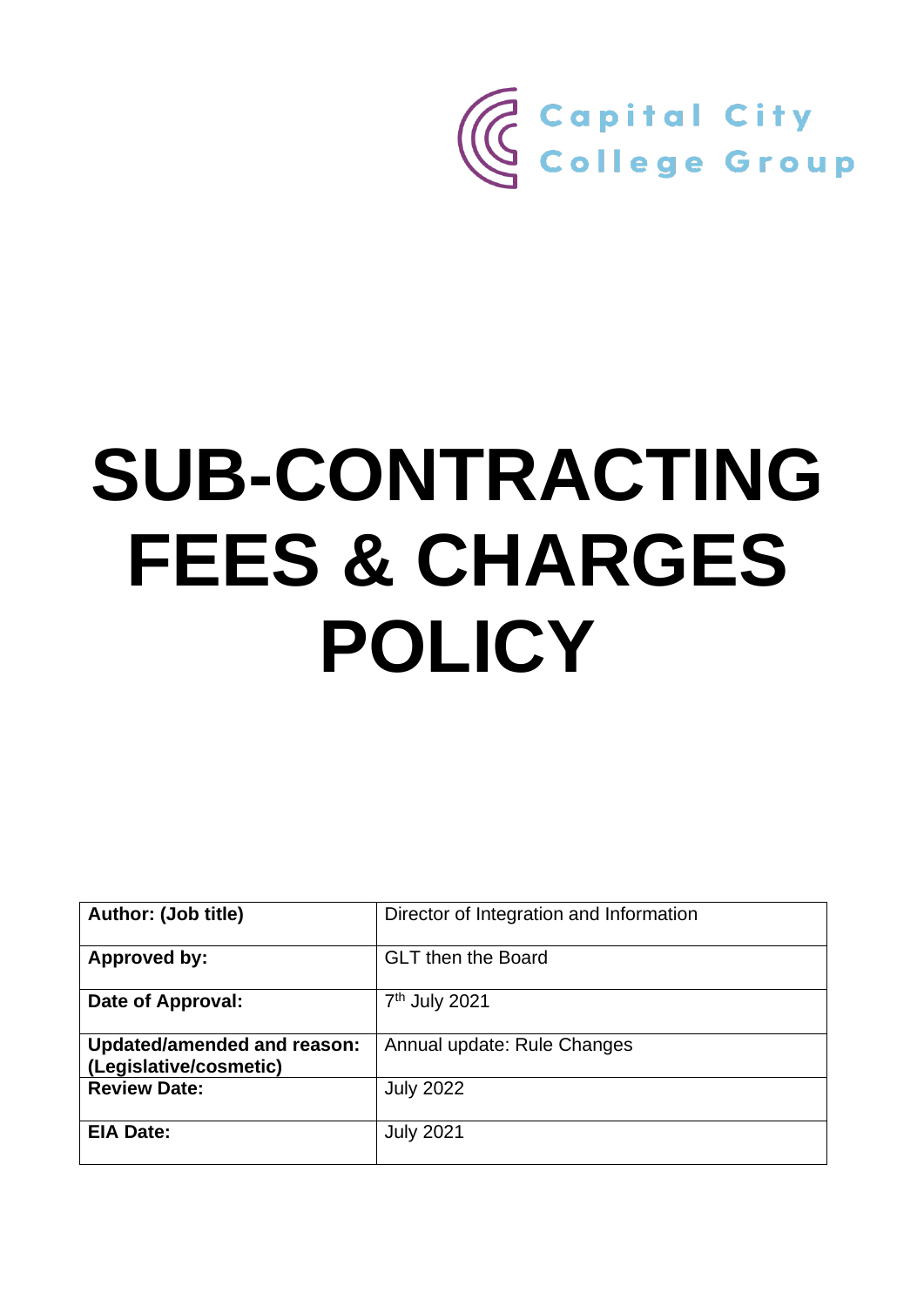# **Contents**

| 1. Purpose and Scope                | 3              |
|-------------------------------------|----------------|
| 2. Context                          | 3              |
| 3. Overarching Principles           | 3              |
| 4. Rationale for Sub-Contracting    | $\overline{4}$ |
| 5. Quality Assurance                | $\overline{4}$ |
| 6. Risk Assessment                  | 5              |
| 7. Management Fees                  | 5              |
| 8. Agreements with Sub-contractors  | $\overline{7}$ |
| 9. Payment Arrangements             | 8              |
| 10. Contingency Plans               | 8              |
| 11. Policy Review and Communication | 8              |
| 12. Implications                    | 9              |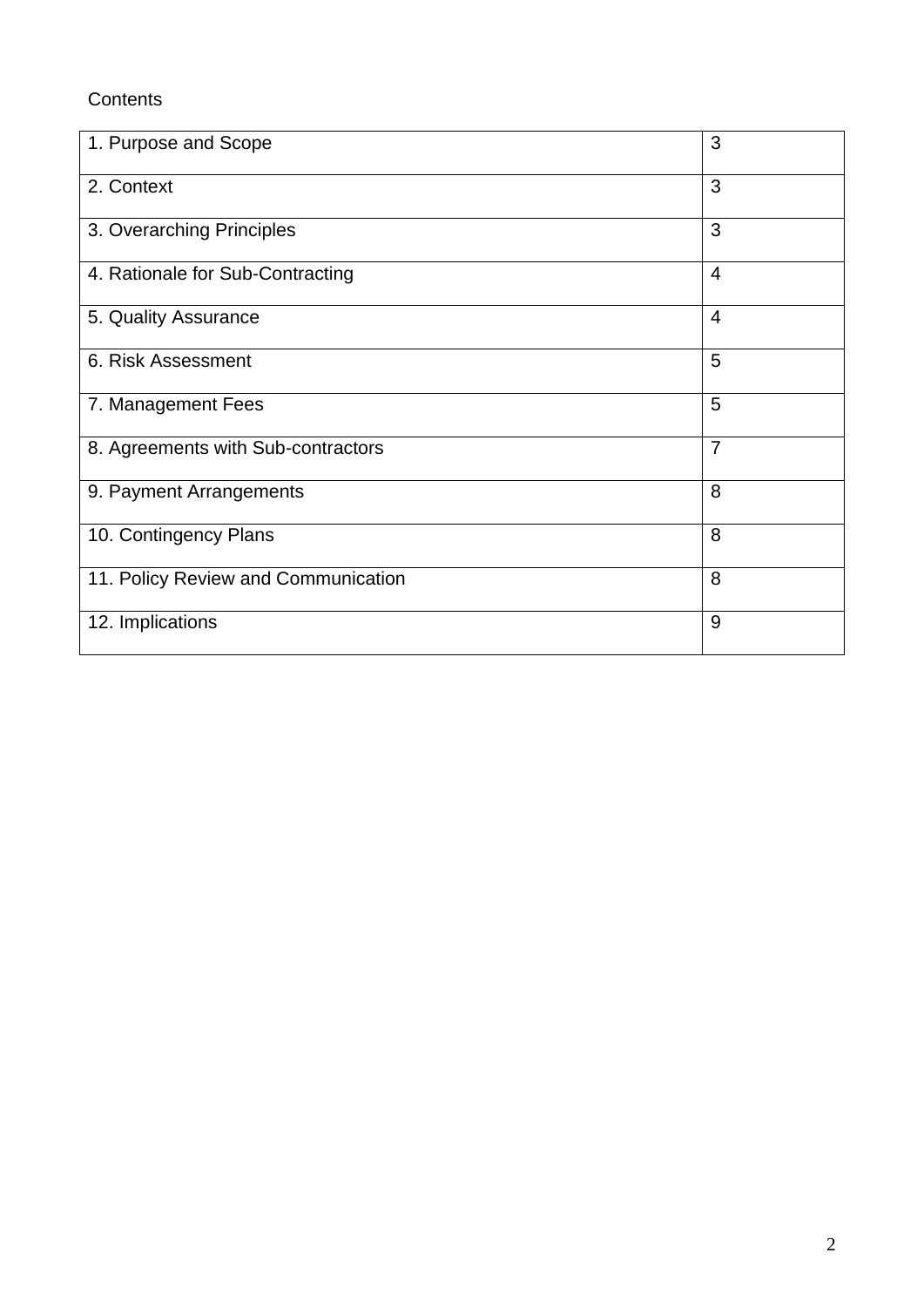# **1. Purpose and Scope**

- 1.1. The policy applies to the Capital City College Group (the Group). It aims to provide consistency of approach and transparency to the Group's appointment of sub-contractors and supply chain fees & charges in relation to its sub-contracting arrangements and to ensure compliance with all legal and contractual requirements.
- 1.2. It details how the Group will apply fees and charges to contracts with organisations subcontracted to deliver education and training activities supported with funds supplied by the Greater London Authority (GLA), the Education and Skills Funding Agency (ESFA) and any successor organisations.

# **2. Context**

2.1. The content of this policy has been developed in line with the Association of Colleges (AoC)/ The Association of Employment and Learning Providers (AELP) Common Accord, the GLA and ESFA Funding Rules, its sub-contracting control regulations and the LSIS Supply Chain Management document.

# **3. Overarching Principles**

3.1. The Group will use its sub-contracting provision to optimise the impact and effectiveness of its service delivery to the end user. It is important the Group exercises control over subcontracted provision to protect its reputation, finance and learners.

The Group will seek to ensure that:

- All sub-contracting arrangements comply with the principles of best practice in the skills sector. In particular they will be guided by the principles given in the LSIS publication *"Supply Chain Management – a good practice guide for the post-16 skills sector"*  (2013) and the rules referred to above.
- At all times it undertakes fair and transparent procurement activities and conducts robust due diligence procedures and processes on potential sub-contractors to ensure compliance with the Common Accord at all levels.
- Advance permission will be sought from the funding body in all cases where there is a potential actual or perceived conflict of interest.
- The highest quality of learning delivery is made available demonstrating value for money and a positive impact on learner lives.
- The funding retained by the Group is related to the cost of services the Group provides to its partners. Such services and the level of funding retained for them will be clearly documented and agreed by all parties. The rates of such retained funding will be commercially viable for both sides and will be negotiated and agreed in a fair and transparent manner.
- Contract documents will require both parties to agree that the achievements of subcontractors are attained through adherence to requirements. Signatories therefore commit that all communications, negotiations and actions undertaken to build, maintain and develop supply chains will be conducted in good faith in accordance with the overarching Principle.
- The group is committed to reducing its sub-contracting over time, and it will produce and maintain an annual plan setting out how it proposes to achieve this. Sub-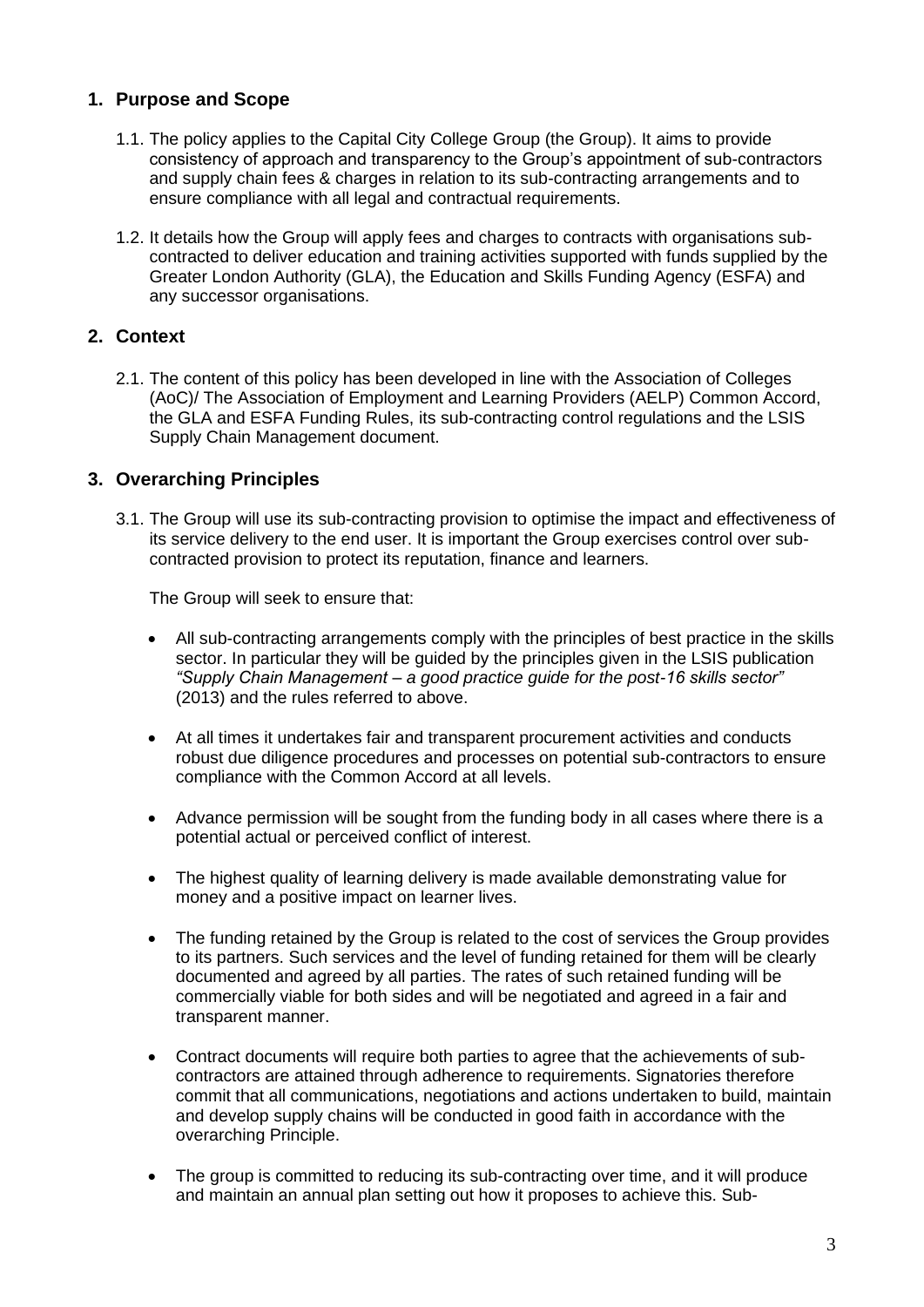contracting should not normally exceed 25% of any funding stream, and funding body permission is required for it to do so.

# **4. Rationale for Sub-Contracting**

- 4.1. Sub-contracting is a vehicle by which the Group can meet its aims to widen access of provision to all the communities it serves. All sub-contracting must meet the Group's strategic aims and enhance the quality of its offer to learners. Through its sub-contracting arrangements, the Group will be in a position to:
	- Offer programmes that enhance progression routes to other provision in the Group.
	- Provide access to, or engagement with, a new range of customers.
	- Grow the provision mix and provide learners and employers with niche or specialist provision through a partner where the cost of developing direct delivery would be too high.
	- Offer programmes locally which it currently is not equipped to deliver. This might include working with sub-contractors to explore and learn about new frameworks or sectors prior to investment in resources.
	- Offer programmes in communities that the Group finds hard to reach or has no physical presence, for example learners for whom attendance at a large college site would be difficult.
	- Be responsive to learners and employers' requirements by offering flexibility of delivery of provision at times and venues convenient to them, for example to support employers with a wide geographic requirement.
	- Progress its efficiency and effectiveness agenda through the delivery of cost effective programmes that address gaps in provision.

#### **5. Quality Assurance**

- 5.1. Sub-contracted activity is a fundamental part of the Group's provision. The quality of the provision is managed and monitored by the Group to ensure full compliance with the relevant funding bodies' procedures and processes. Each sub-contractor will receive a regular and substantial programme of quality assurance checks, including short-notice visits and interviews with staff and learners, the level of which will depend on the assessed risk.
- 5.2. The Group will provide the necessary support and training required for compliance with its QA processes and regularly validates the outcomes of sub-contractors' own quality monitoring processes.
- 5.3. The Group has in place rigorous quality and performance checks to ensure:
	- The delivery of quality targets and outcomes and timely implementation of corrective actions when necessary.
	- Focus is given to improving the quality of teaching, learning and assessment where applicable to ensure the student experience is consistent with that offered directly by the Group.
	- All sub-contractors are fully compliant with the Group's safeguarding procedures and Prevent strategy against radicalisation
	- That outcomes are in line with national benchmarks.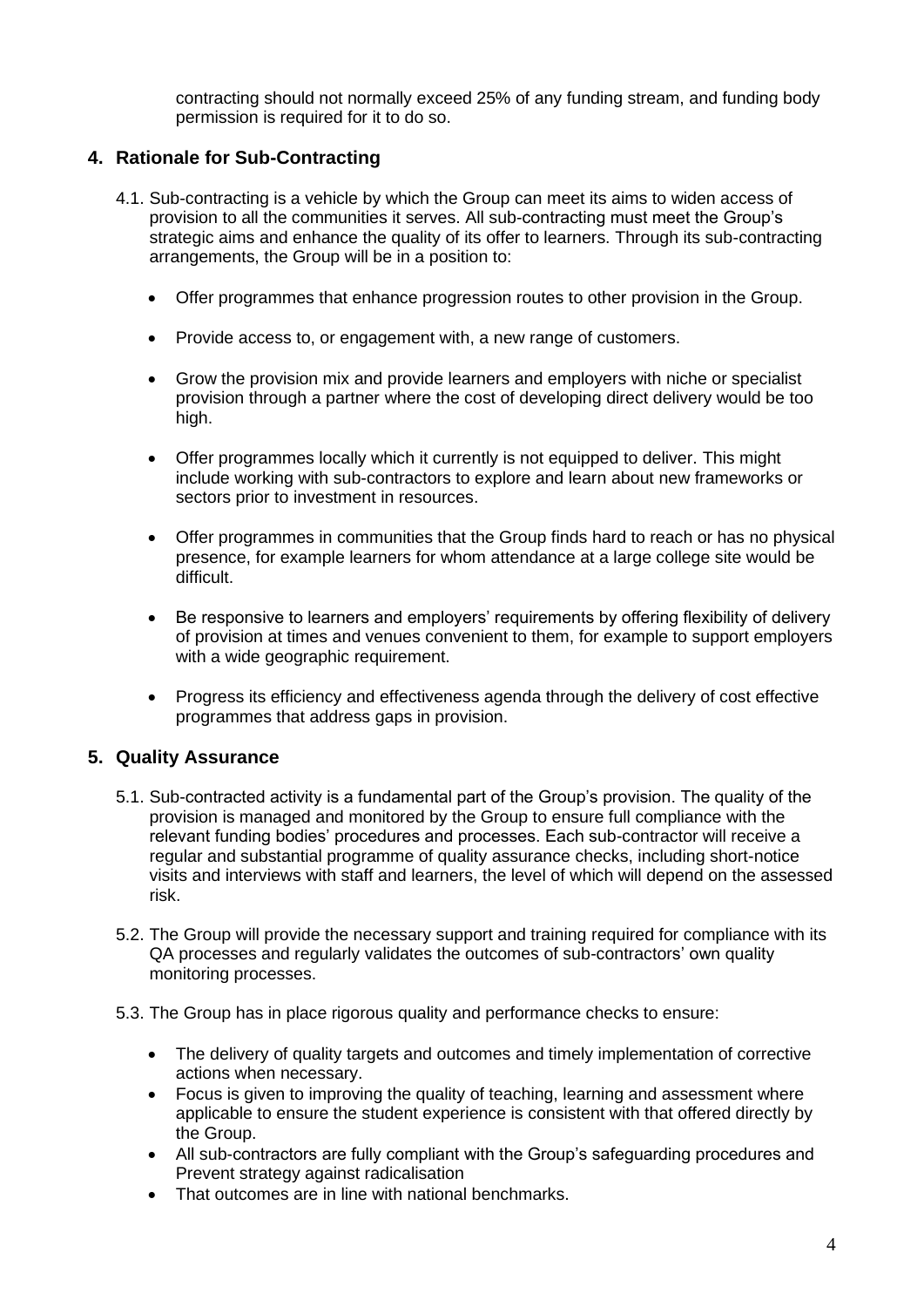5.4. Sub-contractors who are independently inspected by Ofsted and graded "Inadequate" will have their contract terminated as soon as practicable.

#### **6. Risk Assessment**

- 6.1. The sub-contracting process includes due diligence processes which assess the level of risk associated with the proposed arrangements, including the provider's capacity and capability to deliver the contract in full.
- 6.2. A series of risk factors will be considered which will impact on both the level of oversight required on behalf of the Group and consequently, the level of management fees charged. These risk factors include but are not restricted to:
	- Duration of the contract
	- Value of the contract
	- Nature of the provision
	- Facilities provided
	- Financial Health
	- Track record of the sub-contractor
	- Historic trends of completion, leaver or drop-out rates
	- Quality of teaching, learning and assessment
	- Rigour of quality assurance systems and processes
	- Ofsted rating
	- Geographical coverage
	- Delivery model
	- Sensitivity of the client group
	- Industry type and vocational area
	- New sub-contractor (first engagement)
	- Existence on RoATP for apprenticeships

#### **7. Management Fees**

- 7.1. The management fees charged will typically range between **15%** and **30%** dependent upon the level of risk assessed and support provided by the Group to ensure the quality of teaching, learning and assessment meets the required standards and the sub-contractor complies with all regulatory and contractual requirements. Where funding rules set a limit, this will be complied with.
- 7.2. The exact mix and level of support for each subcontractor will vary depending on the needs of the individual Subcontractor. However, they will receive a high level of support and guidance including:
	- Contract set up and support.
	- Due diligence and Risk assessment.
	- Quality Management Systems
	- Certification and registration with awarding bodies if required
	- Management Information Services and data control advice
	- Access to ILT platforms
	- Data processing, validation and submission of data to funding organisations.
	- Reporting of regulatory and contractual requirements.
	- On-going performance monitoring against agreed contract levels.
	- Review meetings and progress reports.
	- Enrolment, Funding Rules and Audit compliance training.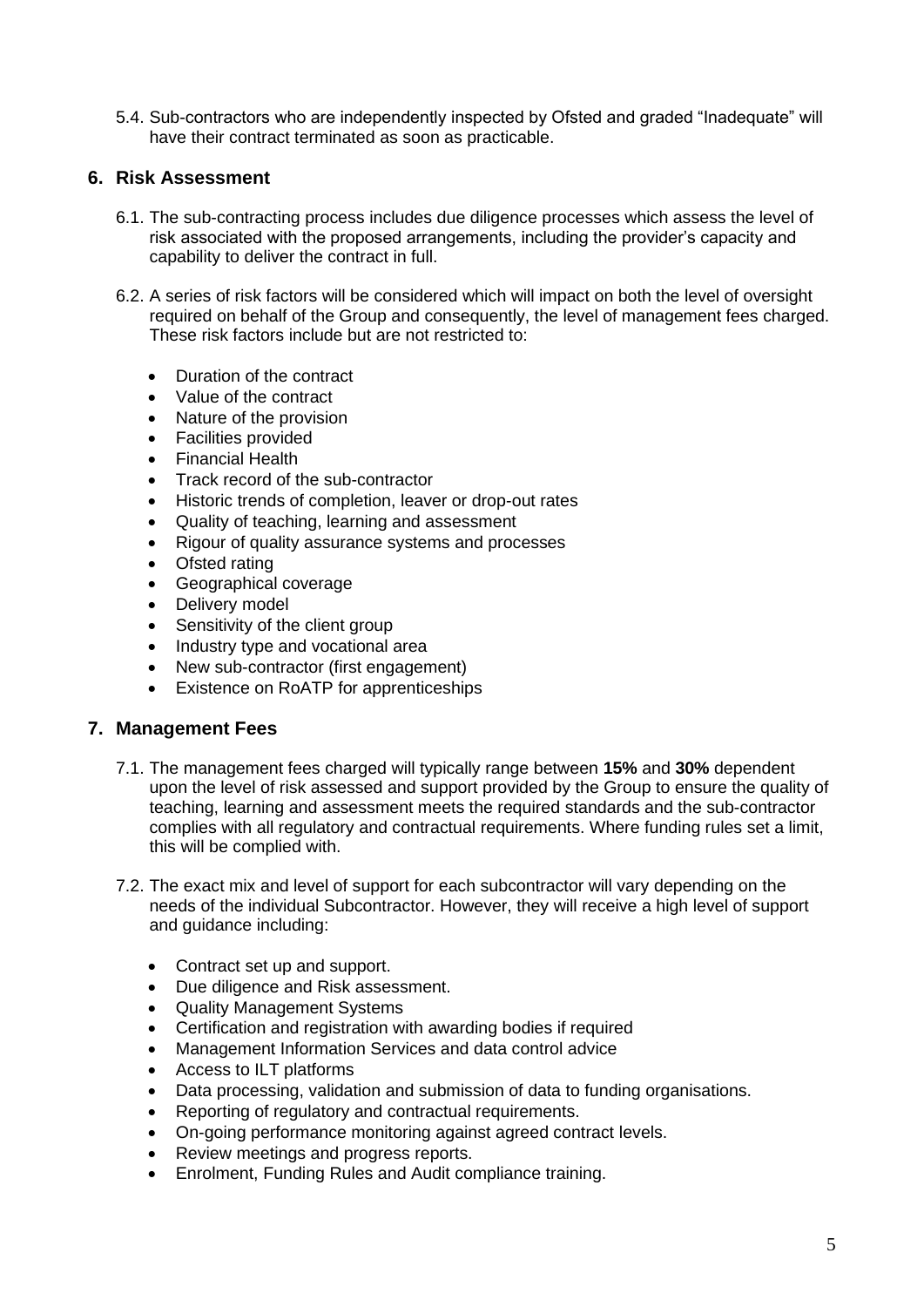- Quality and monitoring visits with detailed feedback identifying areas of good practice and those for improvement.
- Teaching, Learning and assessment support
- Safeguarding of Young People and Vulnerable Adults training and processes
- Health & Safety compliance
- CPD opportunities and planned trained training and development
- Invoicing and payment procedures.
- Access to additional learner support.
- Collecting stakeholder feedback and costs.
- Learner financial support
- Capacity Building through training and development
- Delivery by CCCG of part of the necessary teaching & learning

This represents the standard process that the Group undertakes in effectively identifying, selecting and managing all sub-contracted provision.

7.3. Following the outcome of contract negotiations including support required from the Group, additional assistance and associated charges may be identified as a mandatory element of a sub-contracting arrangement. Such additional services may be mutually agreed between the Group and the sub-contractor. The cost of such additional support provided will be covered through the funding retained and will account for the variation in the management fees charged.

Additional support and associated charges will be calculated and negotiated each year at contract renewal, possibly giving sub-contractors the opportunity to reduce their fees through continuous improvement. This approach will allow the Group to focus support where and when it is needed and also allow for transparency and fairness in the determination of the management fee.

Additional support activities that may be offered to sub-contractors may include:

- Awarding body Fees and Charges
- Hiring of facilities/equipment within/from the Group.
- Costs of developing specific facilities to deliver the provision
- Use of other Group resources.
- Internal verification
- Additional site visits.
- More extensive support for quality improvement
- Additional lesson observations.
- Additional tutor and administrative support.
- Additional compliance and monitoring visits
- Direct or indirect management of delivery.

A breakdown of the core and additional support and management costs will be agreed with the sub-contractor during contract negotiation, and included in their contract. This breakdown will include:

- Funding retained for quality assurance and oversight.
- Funding retained for administrative functions such as data returns.
- Funding retained for mandatory training delivered to subcontractor staff.
- Clawback for under delivery or other reasons.
- How each cost is reasonable and proportionate and contributes to delivering high quality learning.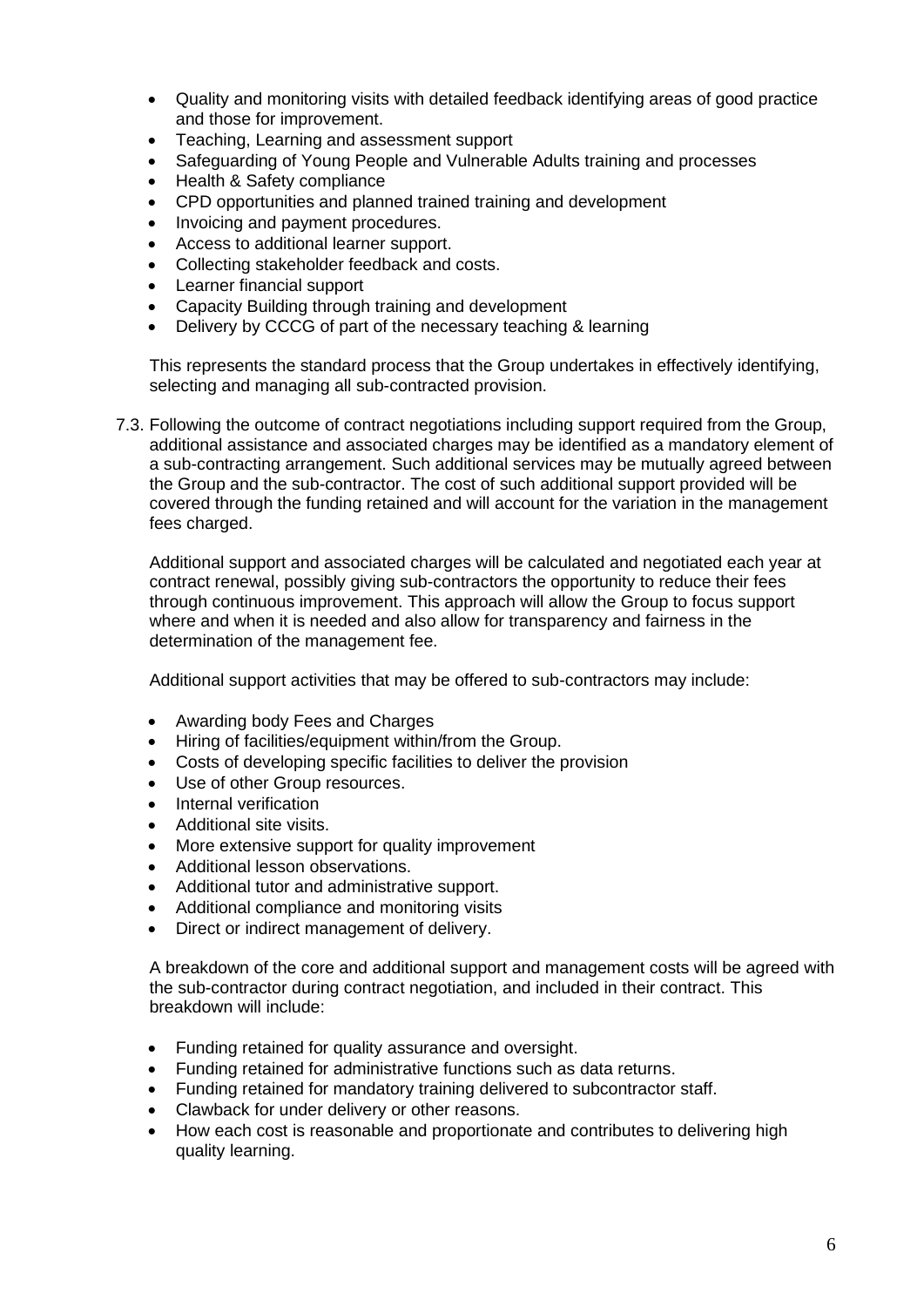# **8. Agreements with Sub-contractors**

- 8.1. All sub-contractors must have signed a legally binding written contract.
- 8.2. The Group will not subcontract GLA-funded provision to any subcontractor without the prior written approval of the GLA.
- 8.3. The Group will advertise on the ESFA's Contracts Finder all sub-contract opportunities funded by the ESFA above a minimum threshold of £25,000.
- 8.4. Prior to any sub-contract being signed, the Group will complete a comprehensive due diligence process including financial, quality, staffing, modern slavery, health & safety and exam board approval checks. No sub-contractor will be engaged if they have received an adverse risk warning from a credit agency, if their most recent accounts are overdue, or if they are in a process which could lead to them entering administration or being wound up.
- 8.5. When signing the sub-contract, the Group signatory must also sign to the effect that he/she is satisfied the proposed sub-contractor is high quality and low risk.
- 8.6. All sub-contractors must be legal entities.
- 8.7. The sub-contract will specify that the sub-contractor must meet the relevant funding bodies' regulations, and will include any contract terms specifically required by the funding bodies. Double funding is not permitted. No second-level sub-contracting will be permitted without the written permission of both the Group and the funding body.
- 8.8. The Group will audit sub-contracted learning to ensure the programmes and learners meet the evidence requirements of the relevant funding regulations. These audit visits will check learner existence, eligibility and attendance and education, health & care plans, and will include short-notice visits and interviews with staff and learners.
- 8.9. The Group will not sub-contract whole programmes of 16-18 provision.
- 8.10.The Group will not engage brokers to recruit students.
- 8.11.The Group will only normally sub-contract GLA and ESFA activity to sub-contractors who deliver niche provision to learners in the same geographical catchment area that the Group draws from. 'Distant' sub-contracting of will only be considered if there is a strong rationale, for example a single employer over a large area, and with the permission of the funding body. However, funding body permission for distant sub-contracting is a contractual requirement for 16-18s, but not for adults.
- 8.12.In any case where we hold both a sub-contract and an associated arrangement with a sports club providing specialist input, the Group will hold the contract with the sports club directly.
- 8.13.The Group will require all GLA and ESFA funded sub-contractors to declare the details of all other GLA and ESFA sub-contracts they hold to enable the determination of the 'lead provider'.
- 8.14.The mix and level of support for each subcontractor, and any additional support and associated charges, will be itemised in the contract.

#### **9. Payment Arrangements**

9.1. The Group's standard payment terms is 30 days from invoice date subject to satisfactory validation checks.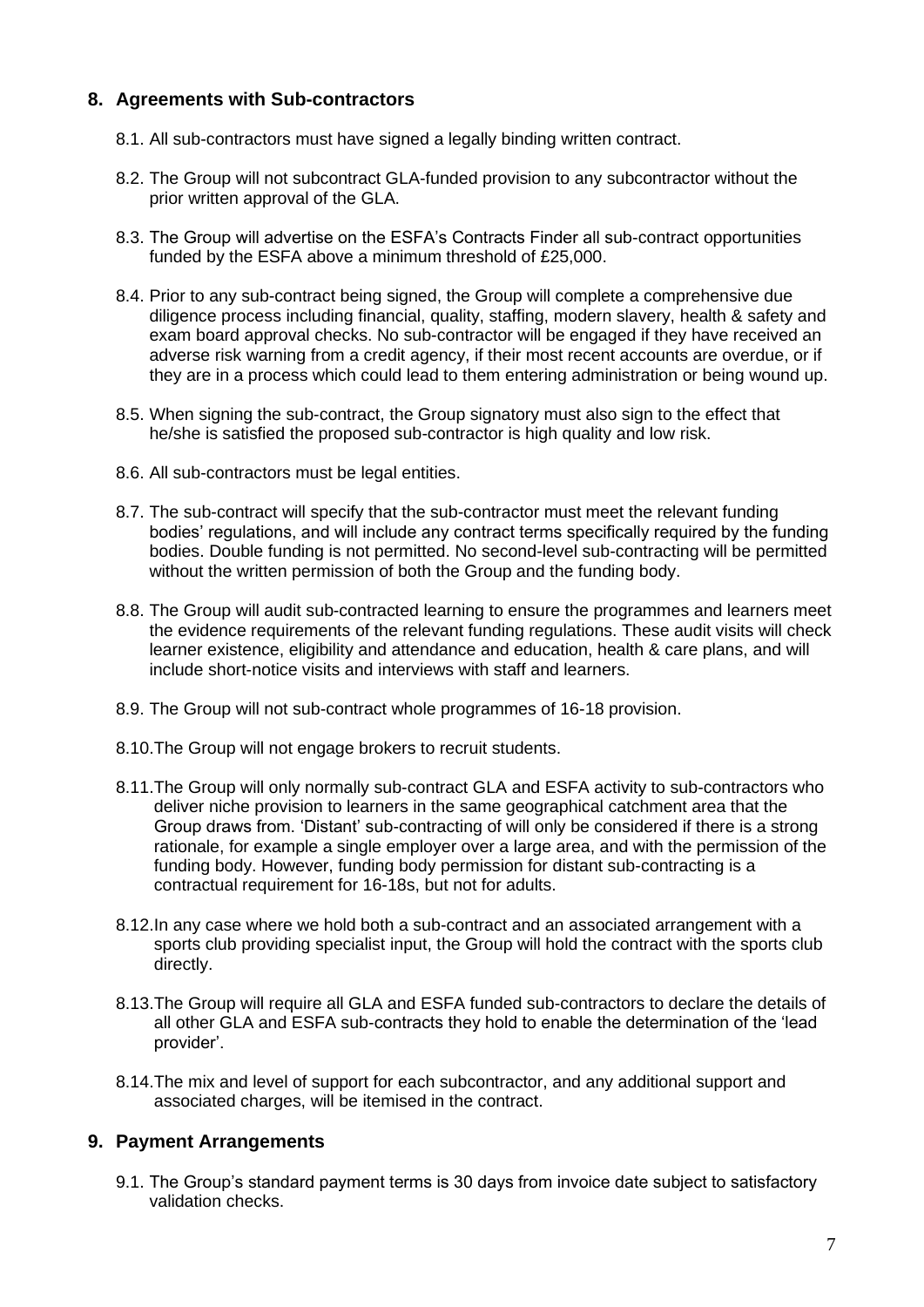9.2. For any funding to be generated, sub-contractors are required to submit enrolment and achievement evidence by a certain cut off dates. This is to ensure that the data is processed by the Group in time for the monthly ILR return.

# **10.Contingency Plans**

10.1.The Group at all times takes full responsibility for the sub-contracted learners; they are Group learners and the Group is responsible for their health and safety, the quality of the teaching and all other aspects of their learning. The Group must ensure the learners know this. If the sub-contractor fails to deliver, the Group will be responsible for making any necessary alternative arrangements.

The Group will take action in the event that:

- It needs to withdraw from a sub-contract arrangement
- a sub-contractor withdraws from the arrangement, or
- a sub-contractor goes into liquidation or administration.
- 10.2.These events are uncommon but not unknown. In the event of one of them, the Group will, within 7 days, make plans to execute the action needed, protect the interests of the learners and inform the funding body. These plans may include one or more of the following:
	- Emergency discussions with the sub-contractor and/or the funding body
	- Offer the learners direct provision with the Group.
	- Offer the learners transfer to another sub-contractor.
	- Take over the sub-contractor's staff and premises.
	- Identify a project manager and necessary Group resources.
	- Write to the sub-contractor to formally terminate the contract, with reasons.
	- Write to the funding body to advise them of the change.
	- Commission the Group's auditors to investigate the issues
	- Invoke the Group's Disaster Recovery Plan if the impact is great.
- 10.3.If required by the GLA or ESFA, the Group will commission external assurance from an auditor in respect of its sub-contracting controls for funded provision.
- 10.4.Sub-contracted provision is regarded as high risk, and aspects of sub-contracted delivery will be included in the Group's Internal Audit programme each year.

#### **11.Policy Review and Communication**

- 11.1.This policy will be reviewed in each summer term, updated as required and approved by governors. It will be published on the Group's website prior to the start of the academic year in which it will be applied. Following approval by the senior management team and governing body the policy will be discussed with all current and potential sub-contractors during contract negotiations.
- 11.2.The rationale in s4.1 above is also hereby approved by governors. It will be published on the Group's web site in compliance with funding requirements.
- 11.3.The Group will declare to the GLA and ESFA its funded sub-contractors twice a year, in the format and to the timescale required by them. Actual end-of-year sub-contracting fees and charges will be published on the website in compliance with funding requirements. Governors will receive a report on subcontracting twice a year.